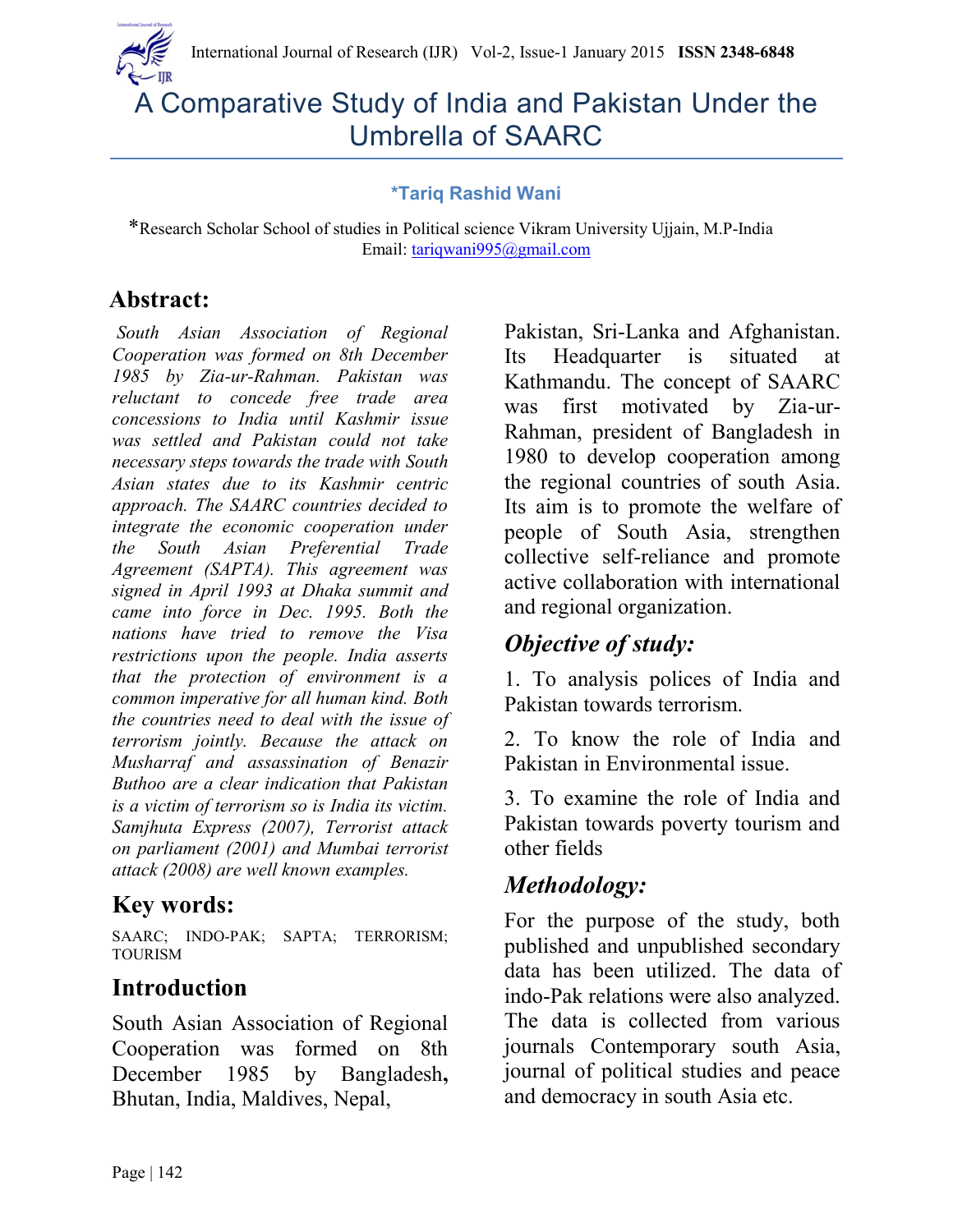

# *Discussion*

India and Pakistan both are south Asian states. They have common history, highly dependent on each other and have much contributed towards SAARC but unfortunately the relations between the two neighboring countries remained suspended since partition in 1947 and fought various wars (1965, 1972, and 1999). Immediately after these terrible wars, both the countries tried to develop their relations through negotiations. Thus India and Pakistan are the neighboring and developing countries of SAARC region but India is comparably large in terms of size, population, GDP etc. and India try to develop SAARC as a regional defense organization of South Asian states.

Indo-Pak relations and the accompanied mistrust and suspicion between the two countries have greatly hampered the process of regional cooperation. Both the countries however have been able to use the regional forum to further their economic and social links with each other. India was suspicious of a western hand when the concept of SAARC was propounded. It was also apprehensive that the organization perhaps would provide a forum for ganging up of its neighbors. Similarly Pakistan expectation from SAARC has been limited. There were two main factors for Pakistan to join SAARC. First Pakistan strengthens its

relations with other small countries; secondly Pakistan also thought the forum could be used to deflect the weight of India's influence.

Introducing free trade under SAARC has been on the agenda for a few years but no concrete step has been taken due to individual differences among the member countries. Initially, Pakistan was reluctant to concede free trade area concessions to India until Kashmir issue was settled and Pakistan could not take necessary steps towards the trade with South Asian states due to its Kashmir centric approach. Pakistan could not take steps to remove tariff barriers because concerned that Indian market would be access whereas India wants to free trade links towards South Asian states but without collaboration and cooperation of Pakistan it will not yield good result.

## *Economic relations*

The SAARC countries decided to integrate the economic cooperation under the South Asian Preferential Trade Agreement (SAPTA). This agreement was signed in April 1993 at Dhaka summit and came into force in Dec. 1995. SAPTA was the origin of economic cooperation in the region. However it was because of India that preferential trading arrangement leading to the free trade area, which was primarily envisaged as 1st step transition, including custom union, common market and economic union. As compare to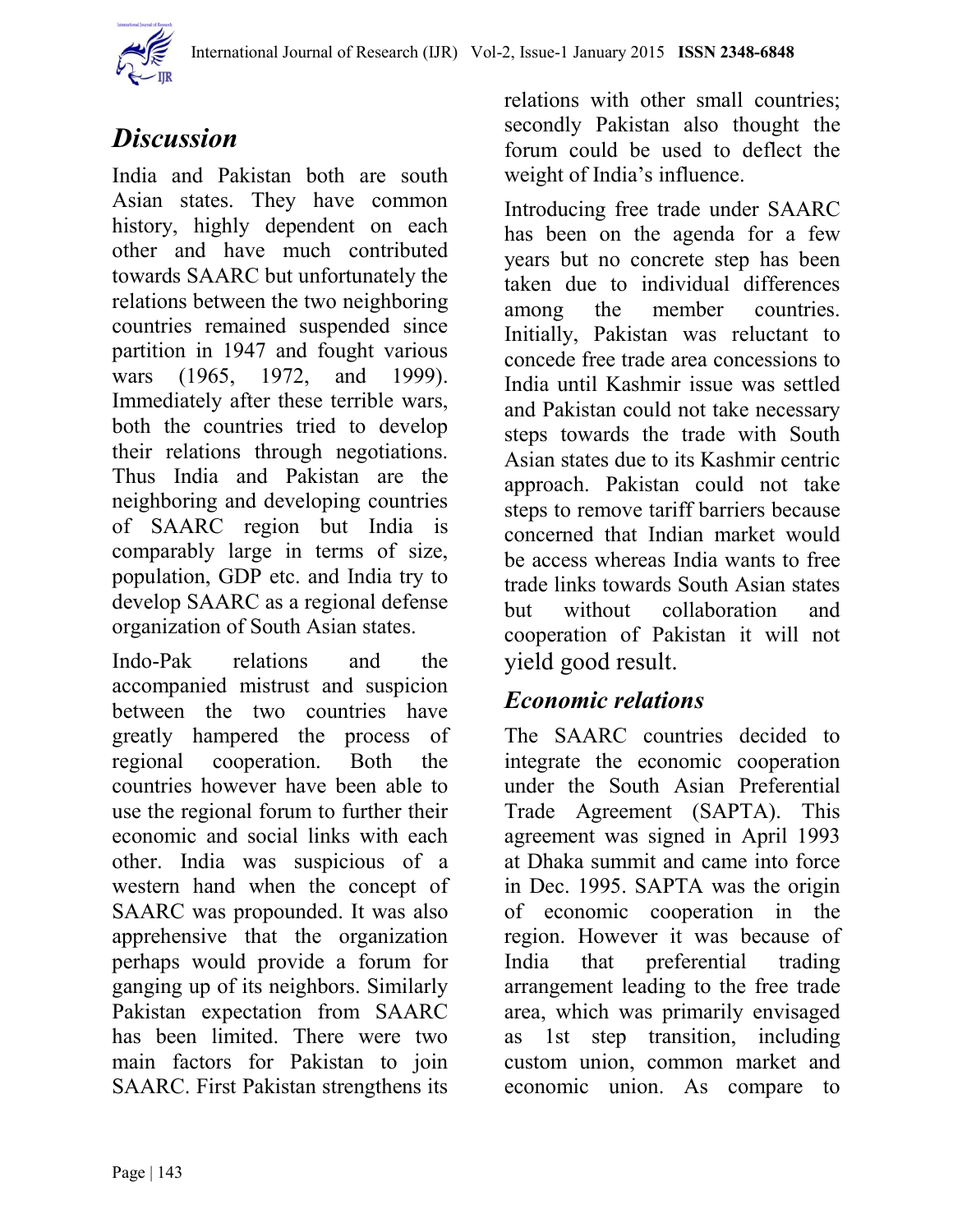

South Asia Free Trade Agreement was introduced during the 12th summit at Islamabad. This agreement was to extend the economic relation, covering 1.4 billion people in the area with specific products of regional countries in the free trade areas. SAARC chamber of commerce and Industry (CCI) is an important forum to bring closer the members in this particular field. Pakistan was nominated and headed the chamber after fourteen years. SAFTA went into force on January 1, 2006. It was suggested to develop trade relations among members of SAARC particularly India and Pakistan were required to bring the duties down to 20% by 2007. Thus India and Pakistan are important due to their centrality in terms of location, size and power resources which is critical viable in determining relationship. Both countries have to extend assurance to each other of economic and political goodwill and both the countries are in a position in South Asia to find the path towards the peace of region. India and Pakistan share IT cooperation links since the emergence of SAARC and has continued through time. India has established itself as a major player in the information technology segment.

The software export boon which began in the late 1980's has been shift in the mode of delivering from outside to offshore. Two changes namely web-based export delivering and import liberalizations made this shift possible. While as the software industry in Pakistan is still in its nascent stages through it has a huge potential to emerge as a major software exporting and training Centre. India and Pakistan could enter into joint venture to tap the global market for software. The national association of software and service companies (NAASCOM) of India and Pakistan software House Association (PASHA) have taken an initiative towards this end. In recent years India has emerged as leading supplier in the information and technology enabled services (ITES).

## *Tourism*

Both the countries of the south Asia hold immense potential in tourism. In recent years both the nations have tried to remove the Visa restrictions upon the people. Pakistan issued 300 visas per month to Indian people and India also granted around 1,000 visas to Pakistani people and recent bus service between Srinagar and Muzaffarabad since April 2005 is a major step in this direction.

## *Environment issues*

The south Asian states recognized that the degradation of environment has emerged as a major global concern. India asserts that the protection of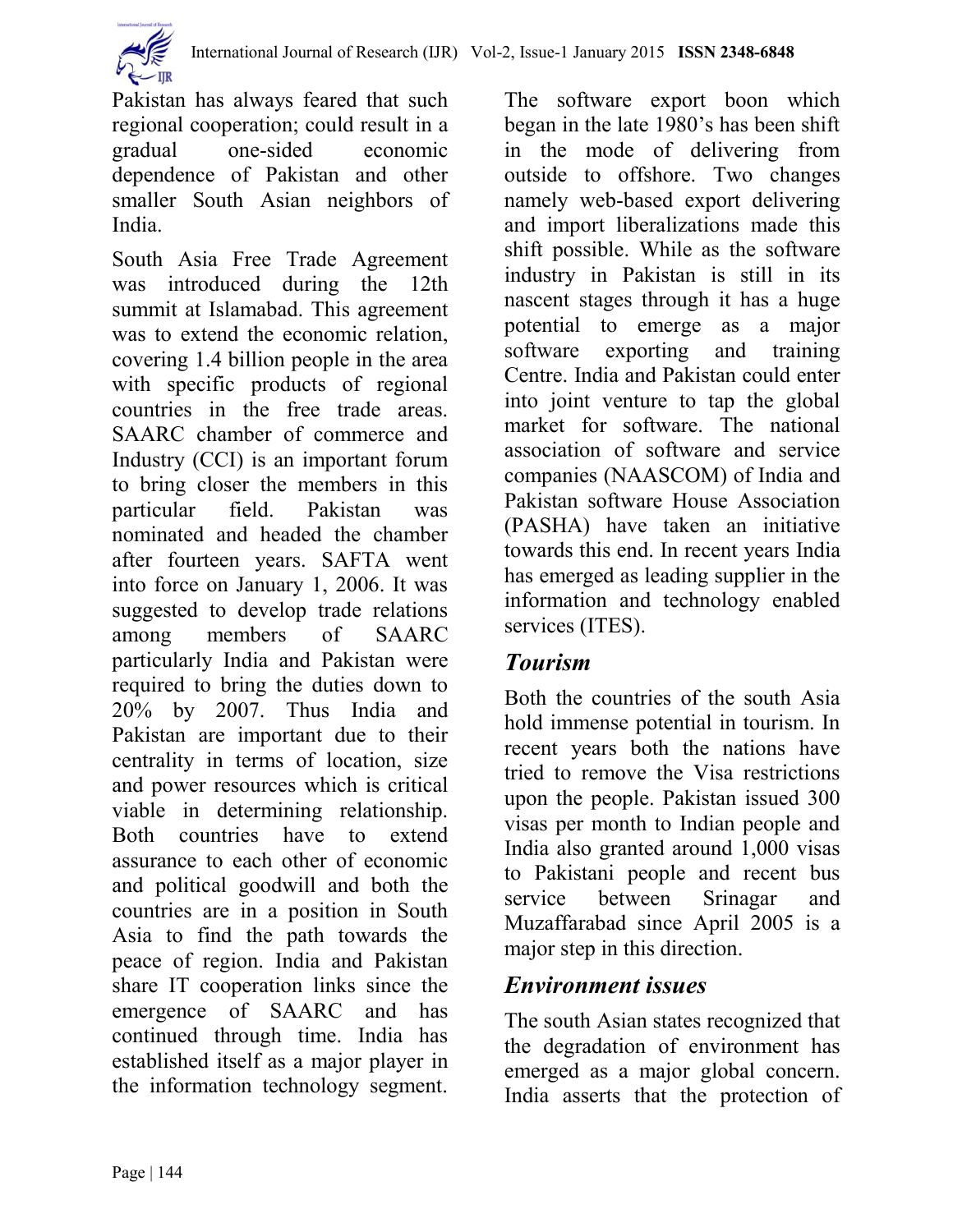

environment is a common imperative for all human kind. The main responsibility in this regard rest on developed countries, since most of the emission of pollutants originate in those countries and since they also have greater capacity for taking or facilitating the corrective measures. Both India and Pakistan called on the international community to address the question of unsustainable production and consumption patterns and life style which lead to environment degradation. They are of the view that environmental standards applicable to developed countries may have excessive and unwarranted economic or social costs if applied in developing countries. India laid stress to adequate new and additional resources need for developing countries to pursue an environmentally sensitive process of development that will banish the underlying causes of environmental degradation, poverty, malnutrition and unemployment. Such resources should be transfers to developing countries on an assured basis together with environmentally sound technology at preferential and concessional terms.

## *India and Pakistan Problem of Terrorism*

All the countries of south Asia except Maldives are facing the problem of terrorism. In the context of India and Pakistan, the issue has become more

complex given the Kashmir issue. Although president Musharraf condemned terrorism in all its forms and manifestations and he called it grave threat to civil society during the 11th SAARC Summit in Kathmandu. He made a distinction between acts of legitimate resistance and freedom struggle and acts of terrorism. It is obvious that Pakistan has its own compulsions in agreeing to additional protocols. There were various indications from western countries that pressurized Pakistan to take measures to deal with the issue of religious militancy and cross border terrorism. Though the additional protocols to the SAARC conventions on terrorism has been added, it would be difficult to implement especially in the indo-Pak context. Riaz Khokhar said," While we are mindful of our obligations of combating terrorism in all its forms and manifestations, we will not compromise on our vital national interests". Adding further, "We are not in the business of building bridges if there is a gap, all are welcome to keep their own interpretations on the subject". It is important to briefly mention Srilanka's initiative to reach a consensus on the additional protocol on terrorism. The problem is quite clear in the interpretation of terrorism according to national interest of countries. Both the countries need to deal with the issue of terrorism jointly. Because the attack on Musharraf and assassination of Benazir Buthoo are a clear indication